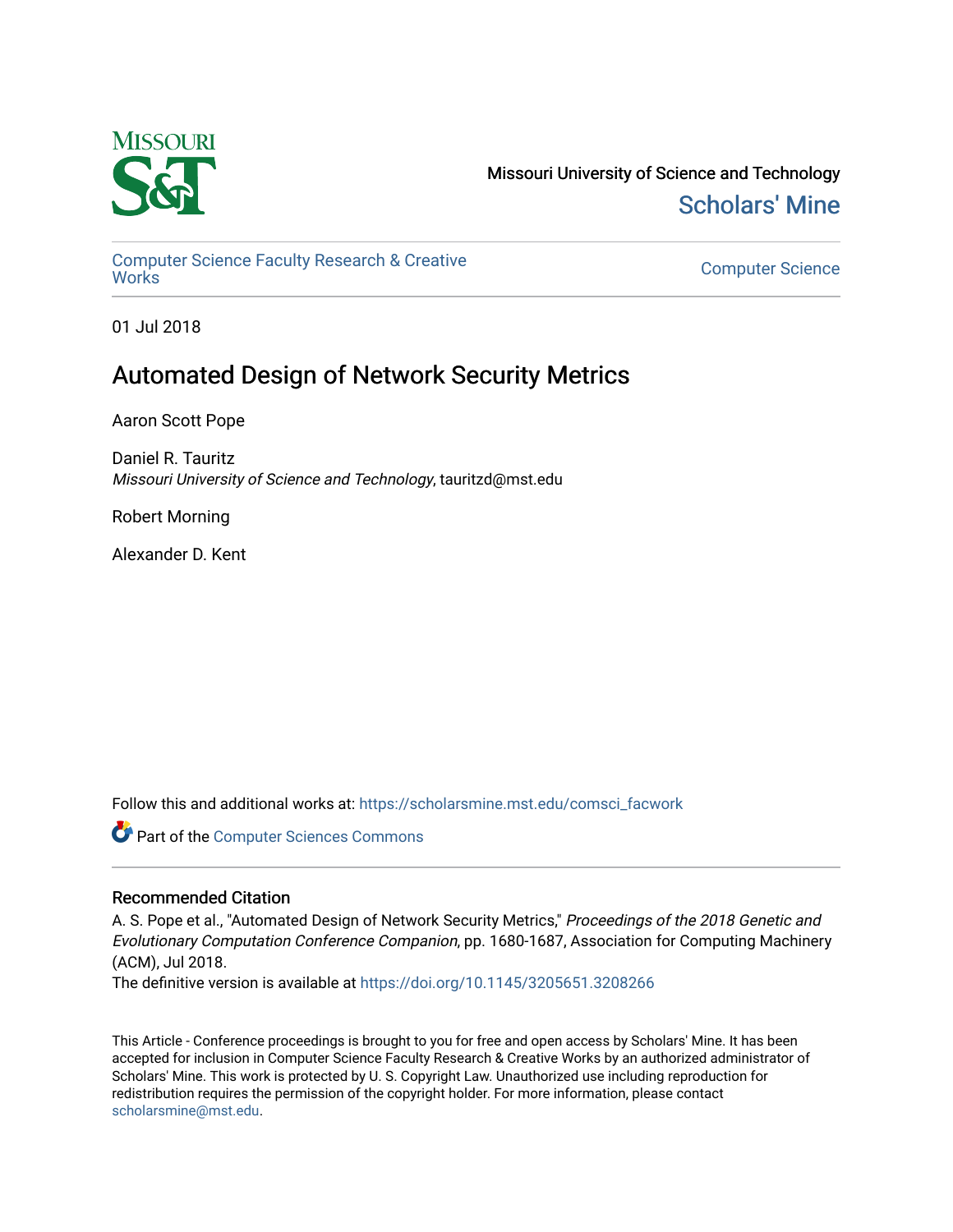## Automated Design of Network Security Metrics

Aaron Scott Pope Department of Computer Science Missouri University of Science and Technology Rolla, Missouri Los Alamos National Laboratory Los Alamos, New Mexico aaron.pope@mst.edu

Daniel R. Tauritz Department of Computer Science Missouri University of Science and Technology Rolla, Missouri dtauritz@acm.org

## ABSTRACT

Many abstract security measurements are based on characteristics of a graph that represents the network. These are typically simple and quick to compute but are often of little practical use in making real-world predictions. Practical network security is often measured using simulation or real-world exercises. These approaches better represent realistic outcomes but can be costly and time-consuming. This work aims to combine the strengths of these two approaches, developing efficient heuristics that accurately predict attack success. Hyper-heuristic machine learning techniques, trained on network attack simulation training data, are used to produce novel graphbased security metrics. These low-cost metrics serve as an approximation for simulation when measuring network security in real time. The approach is tested and verified using a simulation based on activity from an actual large enterprise network. The results demonstrate the potential of using hyper-heuristic techniques to rapidly evolve and react to emerging cybersecurity threats.

#### CCS CONCEPTS

• Security and privacy  $\rightarrow$  Network security; • Software and its engineering  $\rightarrow$  Genetic programming; • Mathematics of computing  $\rightarrow$  Graph algorithms; Approximation algorithms;

#### KEYWORDS

Network security, genetic programming

#### ACM Reference Format:

Aaron Scott Pope, Robert Morning, Daniel R. Tauritz, and Alexander D. Kent. 2018. Automated Design of Network Security Metrics. In GECCO '18 Companion: Genetic and Evolutionary Computation Conference Companion, July 15–19, 2018, Kyoto, Japan. ACM, New York, NY, USA, [8](#page-8-0) pages. [https:](https://doi.org/10.1145/3205651.3208266) [//doi.org/10.1145/3205651.3208266](https://doi.org/10.1145/3205651.3208266)

GECCO '18 Companion, July 15–19, 2018, Kyoto, Japan

© 2018 Association for Computing Machinery. ACM ISBN 978-1-4503-5764-7/18/07. . . \$15.00

<https://doi.org/10.1145/3205651.3208266>

Robert Morning Los Alamos National Laboratory Los Alamos, New Mexico rmorning@lanl.gov

> Alexander D. Kent Medtronic Minneapolis, Minnesota alex.kent@medtronic.com

## 1 INTRODUCTION

In an age where new software vulnerabilities are discovered and exploited on a daily basis, best practices and fast response are insufficient to secure a large computer network. Administrators need to be able to understand, analyze, and track the level of security in networks they manage. As enterprise computer networks continue to grow in size and complexity, manual methods of analyzing network security are increasingly infeasible. Automated analysis tools are needed to highlight vulnerabilities and allow a pro-active defense strategy.

A common approach to analyzing computer networks is to model the network with a graph representation. Graphs can be used to model the physical or logical connectivity between computers on a network [\[3\]](#page-8-1). Alternatively, a graph might be used to represent the communication between networked machines [\[12\]](#page-8-2). Attack graphs are an example of a graph-based representation specific to security [\[24\]](#page-8-3). These graphs illustrate the potential paths an adversary can take to reach some compromise objective. Authentication graphs are a type of attack graph that can be used to identify the regions of a network an intruder can reach using stolen credentials [\[27\]](#page-8-4). Since graphs provide such a natural representation for networks, many network analysis techniques rely on graph-based heuristics.

This work demonstrates the feasibility of using hyper-heuristic techniques to automate the development of novel graph-based network security metrics. User activity data from a large real-world network is used to simulate network attacks that model adversaries traversing the network with stolen user credentials. These simulation results are used to guide the evolution of new graph heuristics that accurately predict attack success. The rest of this paper is organized as follows: Sections [2](#page-2-0) and [3](#page-2-1) introduce some related background concepts. Related work is discussed in Section [4.](#page-2-2) Details of the methodology and experimental design is described in sections [5](#page-3-0) and [6,](#page-5-0) respectively. Results are presented and discussed in Section [7.](#page-6-0) Section [8](#page-7-0) offers some conclusions and Section [9](#page-7-1) discusses possible future work.

ACM acknowledges that this contribution was authored or co-authored by an employee, contractor, or affiliate of the United States government. As such, the United States government retains a nonexclusive, royalty-free right to publish or reproduce this article, or to allow others to do so, for government purposes only.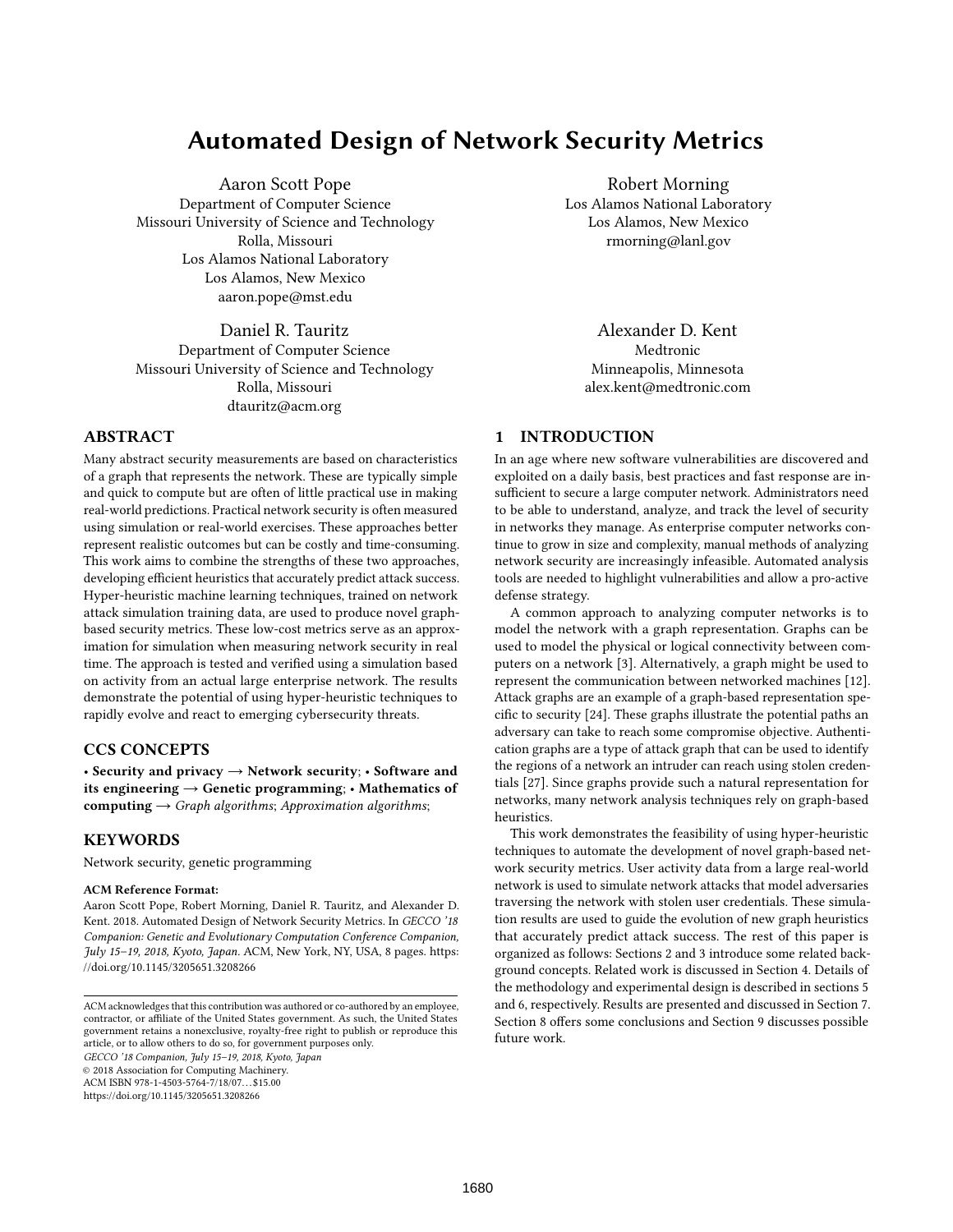## <span id="page-2-0"></span>2 NETWORK AUTHENTICATION

Centralized single-sign-on systems, such as Kerberos [\[21\]](#page-8-5), allow organizations to manage access control on a large scale. The credentials used to access a computer are often stored in a specialized cache on that machine. A variety of methods exist which allow an adversary to retrieve these credentials from a compromised computer [\[5\]](#page-8-6). Once the credentials have been obtained, they can be used to access and compromise other computers on the network. This entire process can be applied repeatedly, allowing an intruder to continue to traverse a growing portion of the network. The most notorious example of exploiting stolen credentials, known as passthe-hash, abuses the weakness of reusable password hashes in older networks using Windows NT LAN Manager [\[11\]](#page-8-7). However, similar principles make this type of replay attack possible on modern systems as well, such as Kerberos [\[1\]](#page-8-8).

### 2.1 Bipartite Authentication Graphs

The computers on a network and the user accounts that access them can be naturally represented as two independent sets of nodes in a bipartite authentication graph (BAG) [\[14,](#page-8-9) [15\]](#page-8-10). An edge in this graph connects a user node to a computer node and represents an occurrence where the user's authentication credentials are used to access the computer. This access can be direct (e.g., a user logging into a workstation) or indirect (e.g., through SSH or a remote desktop session). If the same account credentials are used to authenticate on additional computers, as is common in environments using centralized single-sign-on systems, then the corresponding user node will be adjacent to multiple computer nodes.

This graph representation makes it possible to identify the portions of a network which are vulnerable to credential theft attacks [\[27\]](#page-8-4). For example, if the computer C<sup>1</sup> in Figure [1](#page-2-3) is compromised, the credentials for user  $U1$  could be stolen. The existing edges of the BAG indicate that the credentials for user  $U1$  can also be used to access computers C2, C3, and C4. As a result, an adversary armed with the stolen credentials for user  $U1$  would also be able to gain access to these additional computers.

Under normal circumstances, a computer's cache would only contain a subset of the credentials used to access the machine due to limits on the cache size or credentials being periodically removed. If the edges of a BAG incident to a given computer represent the authentication credentials assumed to be currently stored in that computer's cache, then upon compromise, the adversary can gain access to the credentials of all adjacent user nodes in the BAG. These new credentials could then potentially be used to access additional computers on the network. By repeating this process, the adversary can continue traversing the connected nodes, compromising a growing portion of the network.

#### 2.2 Graph Heuristics

Because graphs are a natural way of representing computer networks, there are many examples of network applications that rely on graph heuristics. Minimal spanning tree heuristics are used to control network routing to avoid problematic cycles [\[23\]](#page-8-11). Graph partitioning methods are used to segment large computer networks to make it difficult for adversaries to penetrate the network [\[5,](#page-8-6) [27\]](#page-8-4). Path analysis heuristics are used on attack graphs

<span id="page-2-3"></span>

Figure 1: Example BAG with users U1, U2 and U3 and computers C1, C2, C3 and C4. An edge represents an authentication event between a user and a computer.

to identify the likely routes attackers will use to compromise network resources [\[17,](#page-8-12) [22,](#page-8-13) [24,](#page-8-3) [28\]](#page-8-14).

It is possible to achieve improved algorithm performance by using heuristics that exploit graph characteristics that are common in an application area [\[25\]](#page-8-15). Machine learning techniques have been used to automate the process of selecting the best heuristic for a problem from a set of available heuristics with high accuracy [\[10\]](#page-8-16). Unfortunately, this approach is limited by the quality and variety of the set of predefined heuristics; an optimal solution to a given problem cannot be selected if it is not already present in the heuristic set. Instead, domain expertise can be exploited to design novel customized heuristics tailored to a specific application. The process of designing new heuristics can be accomplished manually, but this can be difficult and time-consuming, often leading to an incomplete set of optimal heuristics. An alternative approach is to use hyperheuristic machine learning techniques to automate the design and optimization of novel algorithms [\[4,](#page-8-17) [29\]](#page-8-18).

#### <span id="page-2-1"></span>3 GENETIC PROGRAMMING

Hyper-heuristics most commonly employ genetic programming (GP) to search a problem-specific space of algorithmic primitives. In GP, the solutions being evolved typically take the form of programs or heuristics. GP has been shown capable of automatically generating and optimizing heuristics for problems in a variety of domains, including graph algorithm applications [\[2,](#page-8-19) [8,](#page-8-20) [25,](#page-8-15) [26\]](#page-8-21). A set of primitive operations is usually constructed by observing the common and essential elements of algorithms which have been designed to solve the intended problem. This primitive operation set is used as algorithmic building blocks by the GP to piece together new candidate algorithm solutions.

#### <span id="page-2-2"></span>4 RELATED WORK

There are many related works that employ graphs as an abstract representation of networks. Network connections, both physical and logical, can be modeled using graphs to visualize the network's topology [\[3,](#page-8-1) [23\]](#page-8-11). Communication between networked machines is also commonly modeled using weighted graphs where the edge weight represents the amount or frequency of communication between machines [\[12\]](#page-8-2). In particular, NetFlow communications lend themselves well to graph representations [\[18\]](#page-8-22); these provide a highlevel, session-based view of the interaction between networked computers. Dynamic graph models have also been used to represent the changes or activity on a network over a period of time [\[6\]](#page-8-23).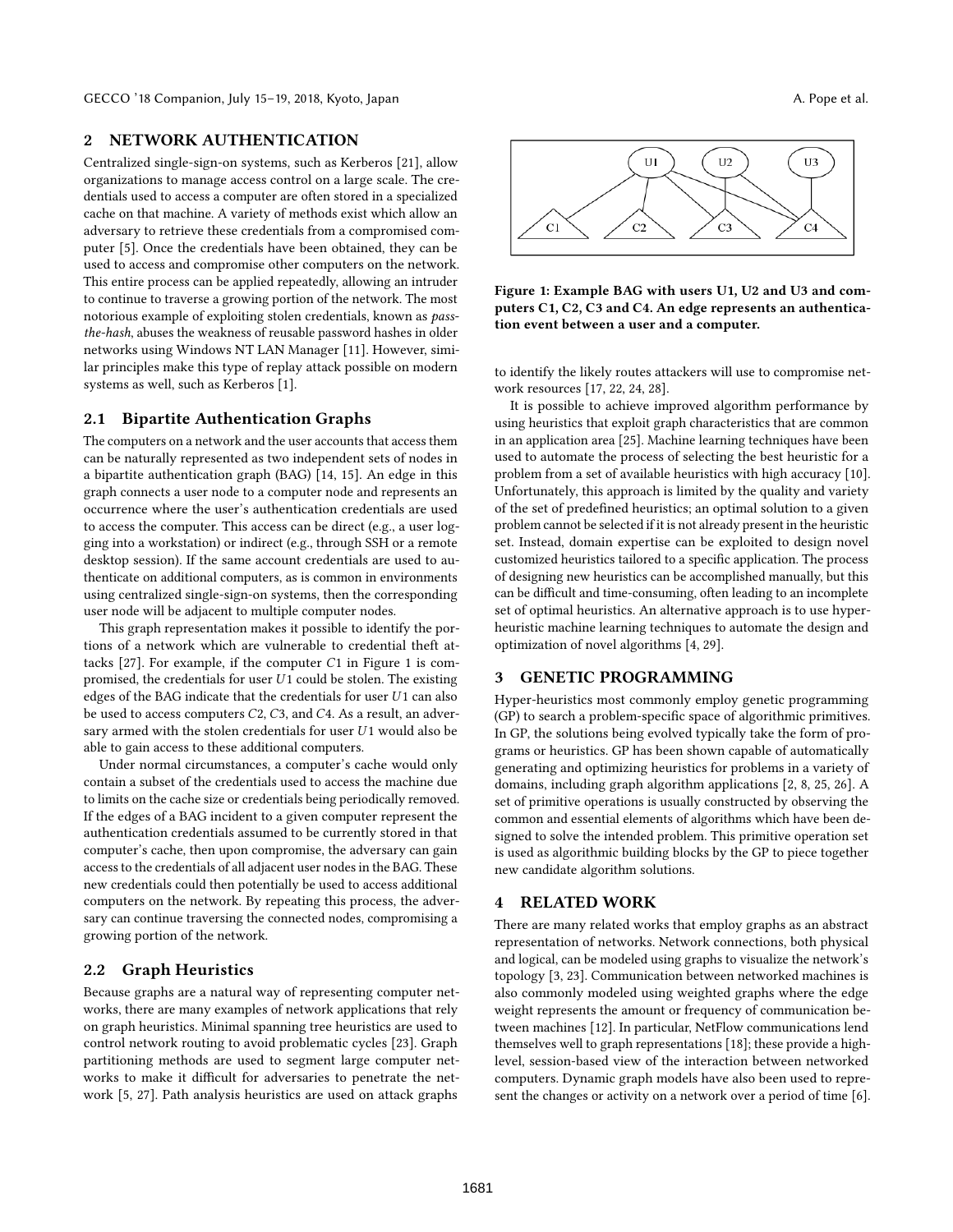Graphs are particularly useful in network security applications. Graph partitioning methods have been used to segment networks to mitigate the damage potential of an intruder traversing the network [\[27\]](#page-8-4). Most graph partitioning techniques minimize the number or weight of edge removals needed to disconnect components of the graph; this feature can be leveraged to minimize the effort needed to segment the corresponding network or limit the impact on network user productivity. Attack graphs are another common abstraction method, this time for representing the avenues an adversary can take during a multi-step intrusion process [\[24\]](#page-8-3). Because of their usefulness for risk analysis and network hardening, automated methods of generating and evaluating these attack graphs have been developed [\[28\]](#page-8-14).

This work builds on previous research that introduced the use of bipartite authentication graphs (BAGs) to model network user activity [\[14\]](#page-8-9). BAGs can be used in lieu of traditional attack graphs when the attack model is focused on traversal using stolen user credentials. An advantage of using BAGs over other attack graphs is that they can be constructed without detailed information about the vulnerabilities on individual networked host machines. Authentication graphs can be constructed using logs from centralized authentication systems, which are often already being collected in enterprise networks. BAG representations have been used in previous work to identify anomalous user activity [\[30\]](#page-8-24) and segment networks by finding minimal access control policy changes [\[27\]](#page-8-4).

Although there are numerous examples of graph algorithms being applied to network security problems, many of these utilize general-purpose graph heuristics that do not exploit the specific characteristics of graphs that represent computer networks. Hyperheuristics have been used to tailor heuristics to specific application domains [\[4\]](#page-8-17), including those involving graph algorithms. Previous work investigated the use of hyper-heuristics to generate and optimize random graph generation heuristics that produce graphs with desirable characteristics, such as specific centrality distributions or community structures [\[2,](#page-8-19) [8,](#page-8-20) [26\]](#page-8-21). Customized graph partitioning heuristics have also been generated that improve upon the performance of general-purpose algorithms for targetted classes of graphs, including those representing computer networks [\[25\]](#page-8-15).

#### <span id="page-3-0"></span>5 METHODOLOGY

Network authentication events, consisting of a time stamp, a user account, and a network hostname, are used to construct a dynamic BAG. This graph provides the environment for a randomized credential theft and network traversal attack simulation. The simulation has two configurable settings meant to replicate authentication policy controls. The first parameter controls the duration a credential would be stored in a host's cache after an authentication event occurred. Repeated authentication events refresh this duration on existing credentials. If a credential is not refreshed before the configurable time limit is exceeded, the credential is rendered inactive, removing it from the host's cache. The second parameter controls the maximum size of the credential cache stored on the hosts. If an authentication event would add a credential to a cache that exceeds this limit, the oldest stored credential is removed to make room.

#### 5.1 Lateral Movement Simulation

The attack simulation represents an adversary attempting to traverse the network with compromised user credentials. An adversary is initialized with a single compromised host. In this work, the initial host is chosen at random to represent a network computer inadvertently installing malware, potentially as a result of a phishing campaign. It is assumed that once a host is compromised, the adversary gains access to the credentials active on that computer.

At each subsequent time-step, the adversary will use any credentials they have accumulated to access additional hosts on the network. The simulation assumes the credential must be active on the additional hosts as a result of a legitimate authentication event for the adversary to compromise those computers. This behavior resembles a passive adversary attempting to hide their movement amongst legitimate activity in an effort to avoid detection. If an adversary chose to attempt access to a host not typically used by the impersonated user, the access is more likely to trigger a network intrusion alarm [\[20\]](#page-8-25).

Whenever a new host is compromised by the adversary, any credentials on that host are added to the adversary's collection. This process is immediate, assuming the adversary is employing scripted exploit methods. Since the adversary is assumed to be automated, their traversal is not limited to a single host at a time. The adversary continuously harvests credentials from all compromised hosts simultaneously, seeking to compromise an ever-growing portion of the network. See Figure [2](#page-4-0) for an example of lateral movement to additional network hosts. Once the configurable simulation time limit has expired, the set of compromised hosts is returned as an indication of attack success.

#### <span id="page-3-1"></span>5.2 Compact Graph Representation

In order for the machine learning process to interact with reasonably sized graph representations, the dynamic bipartite authentication graph is used to produce a series of compact graphs that summarize the activity for 24 hour periods. This compressed representation assigns a weight to each authentication edge that is the count of the number of timesteps that authentication is active during a day. This representation is chosen because it presents the evolutionary process with two interpretation options. The edge weight can be ignored, which would only consider the existence of authentication edges. Alternatively, the weights can be compared to differentiate between edges by their relative probability to be active.

#### 5.3 Hyper-Heuristic Approach

A population of graph heuristics is evolved to predict the chance of simulated attack success given a compact authentication graph model.

Representation: Candidate solution algorithms are represented using strongly-typed genetic programming (GP) parse trees [\[19\]](#page-8-26).

Initialization: An initial population of parse tree solutions is randomly constructed from the available input and operation nodes. A configurable maximum height parameter is used to limit the size of the initial parse tree solutions. Ramped half-and-half solution generation is used, which produces full parse trees of maximum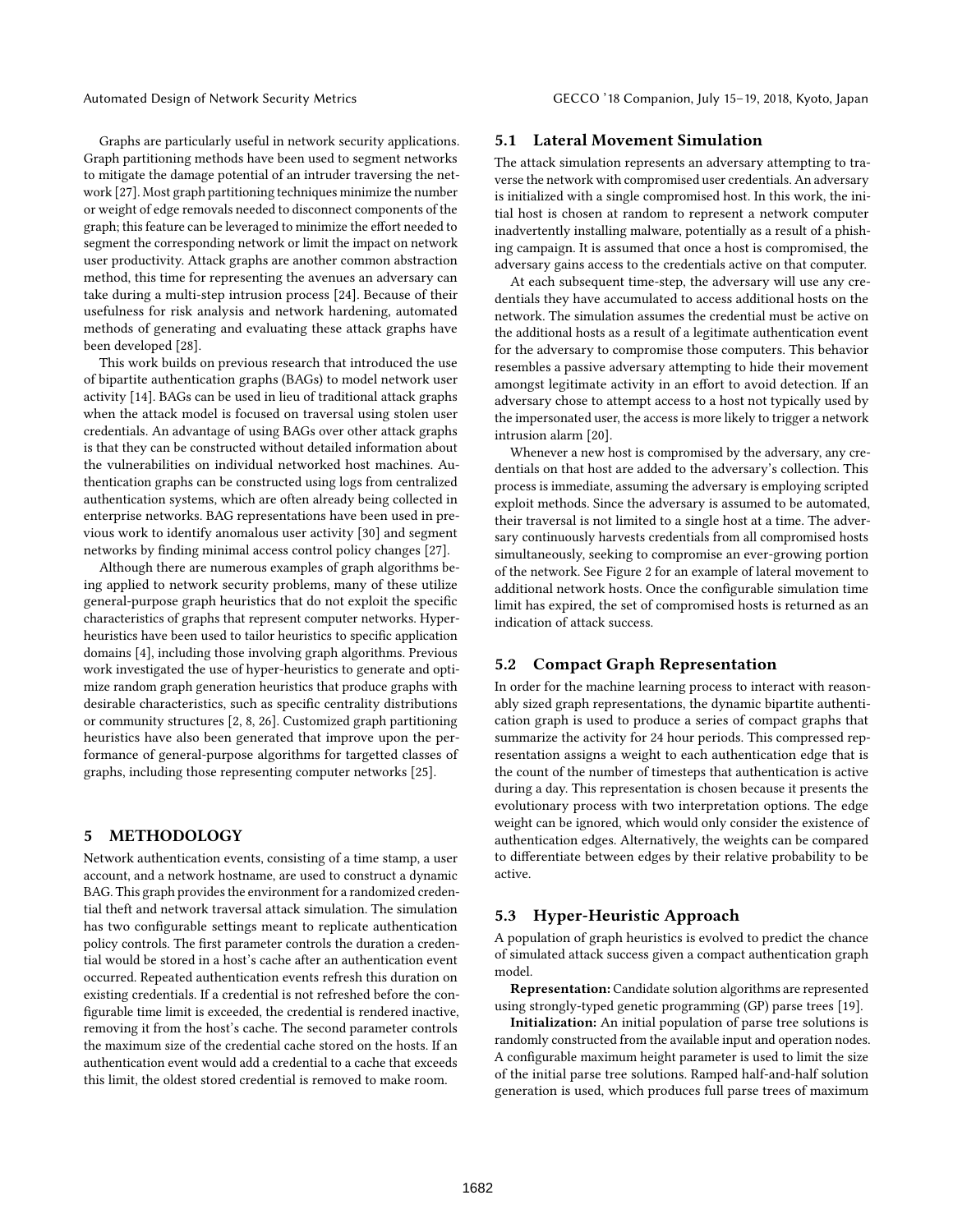<span id="page-4-0"></span>

(c) After lateral movement

Figure 2: Lateral movement simulation example. Circles represent user credential nodes and triangles represent hosts. Compromised hosts and credentials are indicated by shaded nodes.

height for half the population and variable height trees (up to the maximum) for the remainder.

Evaluation: Solutions are evaluated by comparing their output to the attack simulation results. For each day of activity, the attack simulation result is compared to the return value of the individual heuristic. The absolute percentage differences between these values are summed and normalized by the number of days to find the error rate of the prediction heuristic. This error rate is negated and used as the fitness for the solution, as shown in Equation [1.](#page-4-1) The evolutionary process attempts to maximize these fitness scores, producing solutions with low error rates. Solutions that fail to return a result within a configurable time limit have their fitness values set to negative infinity to discourage inefficient solutions.

<span id="page-4-1"></span>
$$
fitness = -\frac{\sum_{d \in days} \left| \frac{simulated\_result - predicted\_result}{simulated\_result} \right|}{|days|} \tag{1}
$$

Parent Selection: Parents are selected by taking a random sample of size  $k$  from the population and choosing the solution from the sample with the best fitness. This is known as  $k$ -tournament selection.

Recombination: Due to the destructive nature of parse tree variation operators, offspring are generated using either recombination or mutation, not both [\[16\]](#page-8-27). If a pair of parent solutions are selected for recombination, two offspring are produced using random subtree crossover.

Mutation: If recombination is not selected, an offspring is created by cloning a single parent, then performing random subtree replacement.

Survival Selection: Elitist truncation is used for survival selection, simply selecting the solutions with the best fitness.

Termination: Execution of the GP is terminated when a configurable number of generations have passed without any improvement in the average population fitness (convergence threshold).

Parameters: The parameters for the GP can be seen in Table [1.](#page-4-2) Aside from the convergence threshold, these values were programmatically tuned by a random-restart hill-climbing search attempting to optimize the best fitness found during evolution. This tuning process was also used to choose the parent and survival selection techniques. Other selection methods considered include fitness proportional and uniform random selection. The possible values for these parameters were inspired by previous work evolving graph algorithms [\[25,](#page-8-15) [26\]](#page-8-21). The convergence threshold was hand tuned to ensure termination in the time available.

#### Table 1: GP Parameter Values

<span id="page-4-2"></span>

| Parameter                         | Value          |
|-----------------------------------|----------------|
| Population size                   | 400            |
| Offspring per generation          | 600            |
| Parent selection tournament size  | 8              |
| Minimum initial parse tree height | $\overline{4}$ |
| Maximum initial parse tree height | 7              |
| Recombination probability         | 70%            |
| Mutation probability              | 30%            |
| Convergence threshold             | 10             |

#### 5.4 Primitive Operations

The following categories of operations make up the set of primitives available to the GP. These operations were inspired by previous work on authentication graph analysis [\[15,](#page-8-10) [27\]](#page-8-4) and the automated design of graph-based heuristics [\[2,](#page-8-19) [7,](#page-8-28) [25,](#page-8-15) [26\]](#page-8-21).

Math operators: Basic addition, subtraction, multiplication, division, modulus, exponentiation, additive and multiplicative inverse. Some of these operators require special attention due to the stochastic nature of the process. For example, if division would produce a division by zero exception, it instead divides by a value very close to zero. These include operations that reduce a set of values to a single value, such as sum and average.

**Numerical constants:** Return a constant integer  $({0, 1, 2, \ldots, 10})$ or probability ({0.001, <sup>0</sup>.01, <sup>0</sup>.1, <sup>0</sup>.2, <sup>0</sup>.3, . . . , <sup>1</sup>.0}) value randomly chosen once during initialization. These possible values were inspired by previous work evolving graph heuristics [\[25,](#page-8-15) [26\]](#page-8-21).

Boolean nodes: True and false constant nodes, as well as a node that randomly returns true according to an input probability.

Control flow: Standard if-then-else style conditional branching, as well as for and while loops.

Global graph metrics: Metrics based on the entire graph, such as average degree, number of nodes, or graph diameter.

Graph elements: Collections of graph edges and nodes.

Graph element metrics: Metrics associated with graph elements,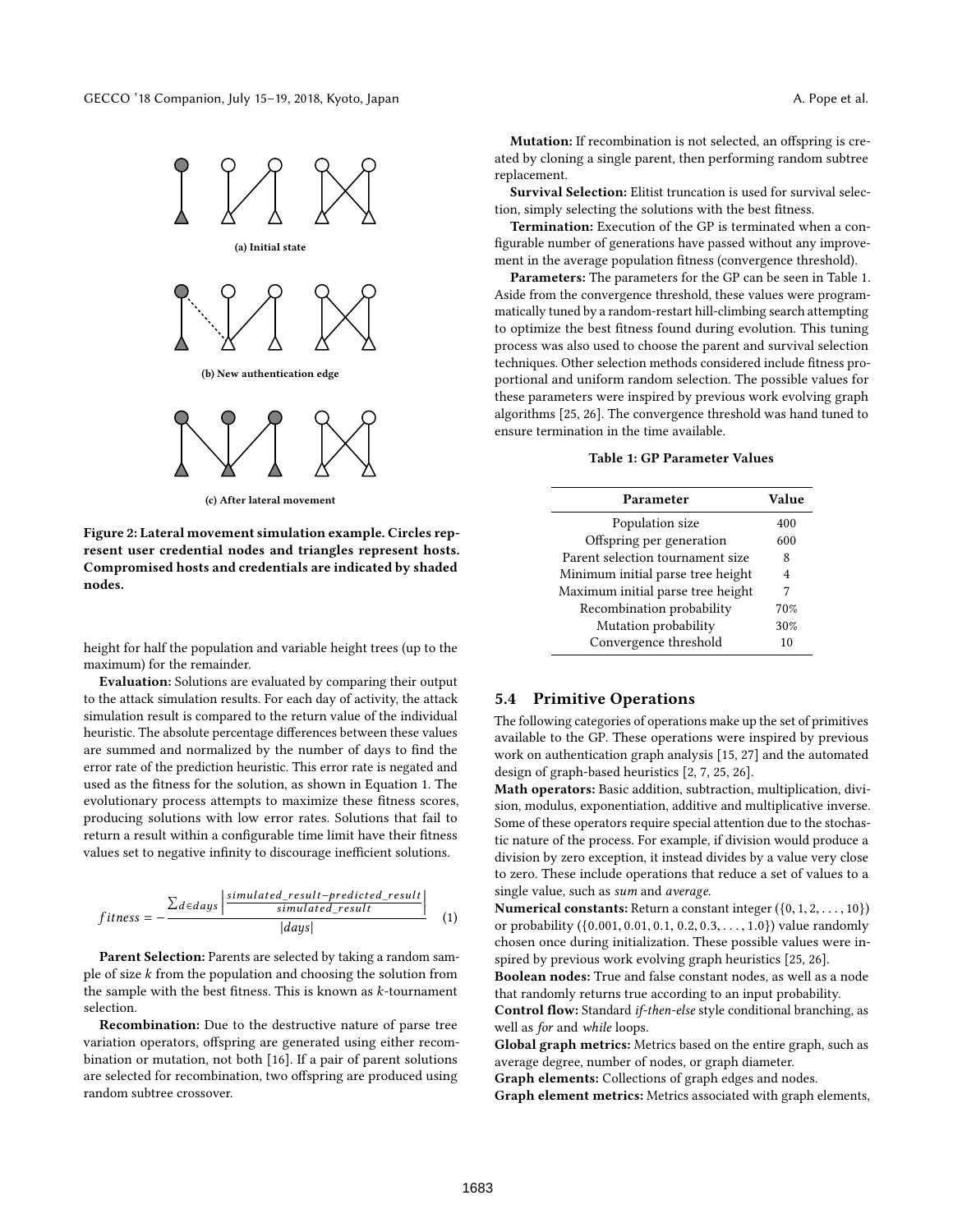Table 2: LANL Authentication Dataset Details

<span id="page-5-2"></span><span id="page-5-1"></span>

Figure 3: Count of authentication events per day.

such as node centrality values or edge weights.

Maps: Map a collection of elements to their respective metrics. For example, the betweenness centrality of a set of nodes.

Collection manipulation: Manipulate collections, such as concatenation or conditional filtering.

Subgraph induction: Induces a subgraph from a collection of nodes or edges.

#### <span id="page-5-0"></span>6 EXPERIMENT

Dynamic BAGs are constructed from the authentication data produced by Los Alamos National Laboratory (LANL) [\[13\]](#page-8-29). One such BAG is produced for every day for the first forty days of activity in the dataset. A summary of this data can be seen in Table [2.](#page-5-1) Figure [3](#page-5-2) shows the daily number of authentication events with an obvious weekly pattern. Presumably, the valleys correspond to weekends, but it is interesting to note that most of the weeks only show a single day with dramatically fewer authentication events. This could be the result of automated processes, such as patch management services, running on a weekly basis during employee downtime to minimize network user impact. Unfortunately, the anonymized dataset does not contain enough information to better explain this pattern.

The lateral movement attack model is simulated for each day for two possible credential policy configurations. The first assumes a maximum cache size of ten, removing the oldest cached entries to make room for new credentials. The second configuration removes credentials from host caches after one hour. Simulations are initialized by populating the graph with twelve hours of network activity. After initialization, the simulated attack begins with

<span id="page-5-3"></span>

Figure 4: Mean simulation results using 1-hour ticket lifetime policy. The vertical axis shows the percentage of the network compromised, averaged over all adversaries, at each time step. The boxes indicate the variation between different days.

a single, randomly chosen point of compromise. The simulation proceeds for one hour and the degree of success is measured by the percentage of the networked hosts that are compromised upon termination. See Figure [4](#page-5-3) for an illustration of how the the percentage of the network compromised tends to grow over the course of the attack simulation. The upward trend shows how the portion of the network compromised grows during the simulation. The high variation and skew are a result of the inclusion of days with very low authentication activity; this dramatically limits an adversary's ability to reach a large portion of the network.

This success measure for each day is averaged over one hundred repeated simulations, each with a different initial point of compromise. Figure [5](#page-6-1) shows the final average simulation outcome for each day and each policy configuration. Again, the weekly pattern is obviously present. Compared to the ten credential limit policy, the one hour credential expiration policy consistently reduces the success of the adversary's compromise percentage. Further examination of the graphs produced by this data suggests that this is due to authentication edges that connect computers accessed infrequently by a small number of users; these edges tend to remain active for long periods of time within the simulation.

The first thirty days of the dataset are used to train the GP. A compact graph representation of each day's activity is created as described in Section [5.2.](#page-3-1) Figure [6](#page-6-2) shows the distribution of authentication edge activity levels for both policy configurations. Edges near the lower end of the horizontal axis are only active for short periods during the simulation. Alternatively, edges near the upper end are active for the majority of the simulated period. The dramatic difference between these distributions, especially at high edge activity levels, illustrates the impact of the policy configuration selected. These edge activity levels are available to the evolved heuristics as edge weights, allowing some of the temporal information to be leveraged despite the static nature of the compact graph representation. For each policy configuration, a population of heuristics is evolved to predict the simulation outcomes. Additionally, a third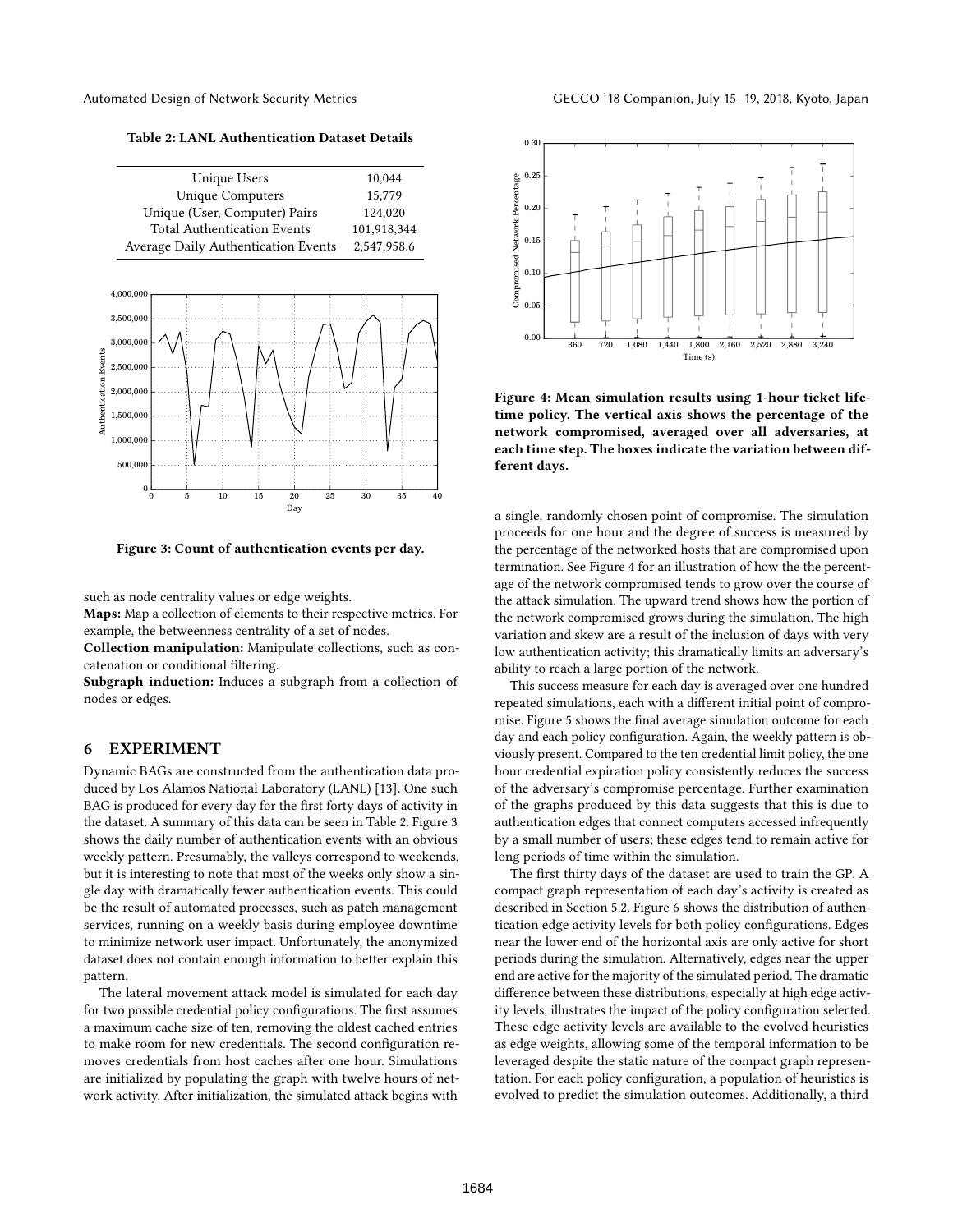<span id="page-6-1"></span>

Figure 5: Daily simulation results for both credential policies.

population is trained to predict the simulation outcomes for both policy configuations simultaneously. This is done to examine the benefit of focusing on specific credential policies instead of seeking a more generalized heuristic. The performance of the best final evolved solutions from each population is measured against the simulation results for the final ten days for validation.

#### <span id="page-6-0"></span>7 RESULTS AND DISCUSSION

Although the evolved heuristics are too complex to be included here (the smallest being over 200 lines of code), some functional elements that commonly occur are:

- (1) Induce a subgraph with the most active (highest weight) edges
- (2) Find the connected components in the induced graph
- (3) Filter out the account vertices in each component vertex set
- (4) Return a value based on the number of computers in each component relative to the number of computers in the original graph

This is not surprising, considering how the connected components represent portions of the network which can be traversed with lateral movement.

Table [3](#page-6-3) shows the simulated and predicted compromise percentages averaged over each day of the validation data. GP-A refers to the best heuristic trained using the ten credential limit policy. Similarly, GP-B indicates the heuristic produced by the one hour expiration policy. GP-C is the heuristic evolved to predict the combined simulation results. Figure [7](#page-7-2) shows the daily comparison of the simulation results and predicted values for both credential policies. The distance between the predictions of the evolved heuristics and the simulation results is an indicator of the quality of the heuristic. Superior solutions lie closer to the simulated outcomes. In both policy configuration cases, the heuristic evolved to target that configuration (GP-A for Figure [7a](#page-7-3) and GP-B for Figure [7b\)](#page-7-4) more accurately tracks the simulation results. The results suggest that it is beneficial to target the particular credential policy in use instead of seeking a more general purpose solution.

<span id="page-6-2"></span>



10−<sup>3</sup>



(b) 1 hour expiration policy

Figure 6: Distribution of authentication edge activity levels for compressed graphs for both credential policies. Low values (to the left) indicate edges that are rarely active in the original dynamic graph. High values indicate edges that are active the majority of that day. Note that the vertical axes are log scaled.

<span id="page-6-3"></span>Table 3: Comparison of Evolved Metric Heuristics

|            | <b>10 Credential Limit</b> |        | <b>1 Hour Expiration</b> |        |
|------------|----------------------------|--------|--------------------------|--------|
| Method     | Result                     | Error  | Result                   | Error  |
| Simulation | 29.797%                    | N/A    | 17.484%                  | N/A    |
| $G.P-A$    | 29.151%                    | 6.15%  | 21.411%                  | 60.93% |
| $GP-R$     | 27.093%                    | 14.85% | 17.571%                  | 11.23% |
| $GP-C$     | 26.427%                    | 28.00% | 20.387%                  | 71.79% |

One interesting outcome is that GP-C, which represents a "hybrid" approach, tends to perform worse than both of the more targeted heuristics; this is especially evident in Figure [7a.](#page-7-3) It is understandable for this attempt at a generalized heuristic to be performing worse than the appropriately targetted heuristic, but it is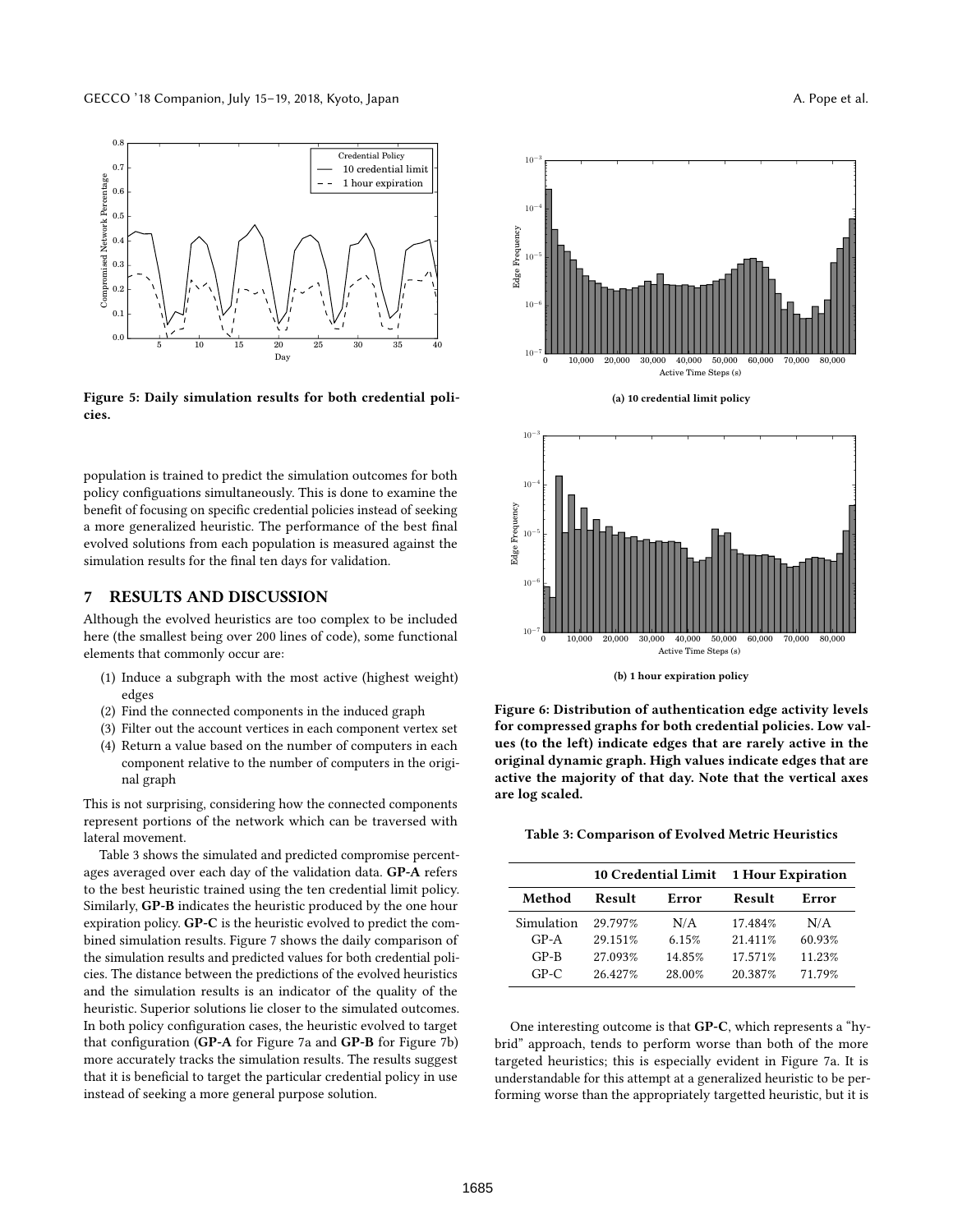<span id="page-7-3"></span><span id="page-7-2"></span>

(a) 10 credential limit policy

<span id="page-7-4"></span>

(b) 1 hour expiration policy

Figure 7: Comparison of simulated results and predictions from each evolved solution for both credential policies. Higher quality solutions lie closer to the simulation results.

surprising that, in many cases, it is also outperformed by the heuristic targetting the wrong credential policy. One possible explanation is that the differences between the compact graph representations for the two policy configurations made fine-tuned exploitation of specific graph properties difficult. Regardless of the true reason for the degraded performance, the results demonstrate the value of evolving heuristics tailored to the specific policy.

Figure [8](#page-7-5) shows the mean population fitness for each generation, averaged over twenty repeated executions of the GP. Progress is indicated by an upward trend. The low initial fitness for the population of GP-A is likely the result the higher variation in the simulation results for the 10 credential limit policy. Evolution quickly overcomes this disadvantage, however, and both targeted GPs converge on similar fitness values. Aside from very early generations, GP-C consistently has lower population fitness compared to the other GPs.

The results presented here demonstrate the potential of hyperheuristics to automate the development of novel network security

<span id="page-7-5"></span>

Figure 8: Population fitness value vs. generation for each evolved population. Fitness is averaged over twenty repeated executions of the GP.

metrics. In this work, evolution was guided by an attack simulation, but this could be replaced with data from penetration testing or genuine compromise events. Institutions with large computer networks are likely already collecting the data needed to train these heuristics. The approach presented in this work could provide system administrators a new capability to better leverage this data without relying on expert knowledge of the specifics of an adversary's techniques. This has the potential to reduce the time needed to understand and react to emerging threats.

#### <span id="page-7-0"></span>8 CONCLUSION

In the ever-evolving world of cybersecurity, system administrators need new ways to understand and visualize risks and vulnerabilities. Manual analysis can be prohibitively expensive and time-consuming, limiting our ability to react to new adversary techniques. This work has demonstrated the potential of hyper-heuristic techniques for the automated development of network security metrics. Evolved heuristics were able to accurately predict simulated attacks on network models based on real-world data for a complex network. Automated design can improve our security capabilities enabling us to rapidly react to emergent threats with less reliance on subject matter experts. Although the current results are focused on computer networks, the approach could be easily extended to include physical domain elements for more comprehensive security.

#### <span id="page-7-1"></span>9 FUTURE WORK

The fidelity of the attack simulation could be improved to more accurately model lateral movement attacks, including the addition of physical network components. Simulated results could also be replaced with data from historical compromise incidents or red-team network penetration testing. The entire approach could be applied to additional attack models, either existing models or entirely new attacks as they emerge. The automated nature of this approach has the potential to dramatically reduce the response time needed to react to new cybersecurity threats.

The final heuristics evolved in this work tend to be very large and complex. While some of this complexity is likely needed for